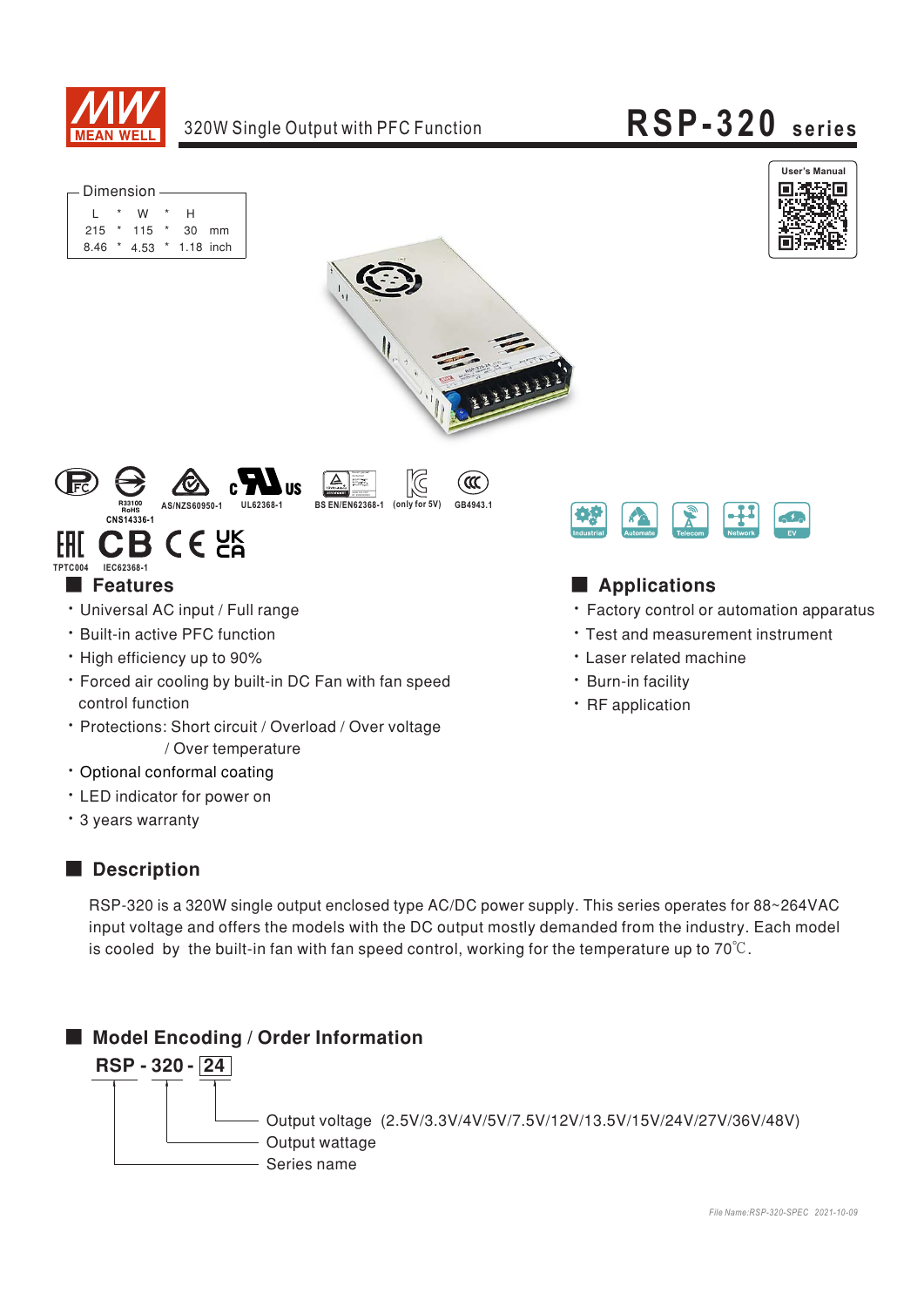

| <b>MODEL</b>        |                                                                                                                                                                                                                                                                                                                                                                                                                                                                                                                                                                                                                                                                                                                                                                                                                                                                                                                                                                                                                                                                                                                                                                                                                                                                                                               | RSP-320-2.5                                                                                                             | RSP-320-3.3                 | RSP-320-4    | RSP-320-5      | RSP-320-7.5   | RSP-320-12     |  |  |  |
|---------------------|---------------------------------------------------------------------------------------------------------------------------------------------------------------------------------------------------------------------------------------------------------------------------------------------------------------------------------------------------------------------------------------------------------------------------------------------------------------------------------------------------------------------------------------------------------------------------------------------------------------------------------------------------------------------------------------------------------------------------------------------------------------------------------------------------------------------------------------------------------------------------------------------------------------------------------------------------------------------------------------------------------------------------------------------------------------------------------------------------------------------------------------------------------------------------------------------------------------------------------------------------------------------------------------------------------------|-------------------------------------------------------------------------------------------------------------------------|-----------------------------|--------------|----------------|---------------|----------------|--|--|--|
| <b>OUTPUT</b>       | <b>DC VOLTAGE</b>                                                                                                                                                                                                                                                                                                                                                                                                                                                                                                                                                                                                                                                                                                                                                                                                                                                                                                                                                                                                                                                                                                                                                                                                                                                                                             | 2.5V                                                                                                                    | 3.3V                        | 4V           | 5V             | 7.5V          | 12V            |  |  |  |
|                     | <b>RATED CURRENT</b>                                                                                                                                                                                                                                                                                                                                                                                                                                                                                                                                                                                                                                                                                                                                                                                                                                                                                                                                                                                                                                                                                                                                                                                                                                                                                          | 60A                                                                                                                     | 60A                         | 60A          | 60A            | 40A           | 26.7A          |  |  |  |
|                     | <b>CURRENT RANGE</b>                                                                                                                                                                                                                                                                                                                                                                                                                                                                                                                                                                                                                                                                                                                                                                                                                                                                                                                                                                                                                                                                                                                                                                                                                                                                                          | $0 - 60A$                                                                                                               | $0 - 60A$                   | $0 - 60A$    | $0 - 60A$      | $0 - 40A$     | $0 - 26.7A$    |  |  |  |
|                     | <b>RATED POWER</b>                                                                                                                                                                                                                                                                                                                                                                                                                                                                                                                                                                                                                                                                                                                                                                                                                                                                                                                                                                                                                                                                                                                                                                                                                                                                                            | <b>150W</b>                                                                                                             | 198W                        | 240W         | 300W           | 300W          | 320.4W         |  |  |  |
|                     | RIPPLE & NOISE (max.) Note.2 100mVp-p                                                                                                                                                                                                                                                                                                                                                                                                                                                                                                                                                                                                                                                                                                                                                                                                                                                                                                                                                                                                                                                                                                                                                                                                                                                                         |                                                                                                                         | $100mVp-p$                  | 100mVp-p     | 150mVp-p       | $150mVp-p$    | $150mVp-p$     |  |  |  |
|                     | <b>VOLTAGE ADJ. RANGE</b>                                                                                                                                                                                                                                                                                                                                                                                                                                                                                                                                                                                                                                                                                                                                                                                                                                                                                                                                                                                                                                                                                                                                                                                                                                                                                     | $2.35 - 2.85V$                                                                                                          | $2.97 - 3.8V$               | $3.7 - 4.3V$ | $4.5 - 5.5V$   | $6 - 9V$      | $10 - 13.2V$   |  |  |  |
|                     | VOLTAGE TOLERANCE Note.3 $\pm$ 2.0%                                                                                                                                                                                                                                                                                                                                                                                                                                                                                                                                                                                                                                                                                                                                                                                                                                                                                                                                                                                                                                                                                                                                                                                                                                                                           |                                                                                                                         | ±2.0%                       | ±2.0%        | ±2.0%          | ±2.0%         | ±1.0%          |  |  |  |
|                     | <b>LINE REGULATION</b>                                                                                                                                                                                                                                                                                                                                                                                                                                                                                                                                                                                                                                                                                                                                                                                                                                                                                                                                                                                                                                                                                                                                                                                                                                                                                        | ±0.5%                                                                                                                   | ±0.5%                       | ±0.5%        | ±0.5%          | ±0.5%         | ±0.3%          |  |  |  |
|                     | <b>LOAD REGULATION</b>                                                                                                                                                                                                                                                                                                                                                                                                                                                                                                                                                                                                                                                                                                                                                                                                                                                                                                                                                                                                                                                                                                                                                                                                                                                                                        | ±1.5%                                                                                                                   | ±1.5%                       | ±1.0%        | ±1.0%          | ±1.0%         | ±0.5%          |  |  |  |
|                     | <b>SETUP, RISE TIME</b>                                                                                                                                                                                                                                                                                                                                                                                                                                                                                                                                                                                                                                                                                                                                                                                                                                                                                                                                                                                                                                                                                                                                                                                                                                                                                       | 1500ms. 50ms/230VAC<br>3000ms, 50ms/115VAC at full load                                                                 |                             |              |                |               |                |  |  |  |
|                     | HOLD UP TIME (Typ.)                                                                                                                                                                                                                                                                                                                                                                                                                                                                                                                                                                                                                                                                                                                                                                                                                                                                                                                                                                                                                                                                                                                                                                                                                                                                                           | 8ms at full load 230VAC /115VAC                                                                                         |                             |              |                |               |                |  |  |  |
|                     | <b>VOLTAGE RANGE</b>                                                                                                                                                                                                                                                                                                                                                                                                                                                                                                                                                                                                                                                                                                                                                                                                                                                                                                                                                                                                                                                                                                                                                                                                                                                                                          | Note.4 $88 - 264$ VAC                                                                                                   | 124~370VDC                  |              |                |               |                |  |  |  |
|                     | <b>FREQUENCY RANGE</b>                                                                                                                                                                                                                                                                                                                                                                                                                                                                                                                                                                                                                                                                                                                                                                                                                                                                                                                                                                                                                                                                                                                                                                                                                                                                                        | $47 \sim 63$ Hz                                                                                                         |                             |              |                |               |                |  |  |  |
|                     | <b>POWER FACTOR (Typ.)</b>                                                                                                                                                                                                                                                                                                                                                                                                                                                                                                                                                                                                                                                                                                                                                                                                                                                                                                                                                                                                                                                                                                                                                                                                                                                                                    | PF>0.95/230VAC                                                                                                          | PF>0.98/115VAC at full load |              |                |               |                |  |  |  |
| <b>INPUT</b>        | <b>EFFICIENCY (Typ.)</b>                                                                                                                                                                                                                                                                                                                                                                                                                                                                                                                                                                                                                                                                                                                                                                                                                                                                                                                                                                                                                                                                                                                                                                                                                                                                                      | 75.5%                                                                                                                   | 79.5%                       | 81%          | 83%            | 88%           | 88%            |  |  |  |
|                     | <b>AC CURRENT (Typ.)</b>                                                                                                                                                                                                                                                                                                                                                                                                                                                                                                                                                                                                                                                                                                                                                                                                                                                                                                                                                                                                                                                                                                                                                                                                                                                                                      | 2.7A/115VAC<br>1.5 A/230VAC<br>4A/115VAC<br>2A/230VAC                                                                   |                             |              |                |               |                |  |  |  |
|                     | <b>INRUSH CURRENT (Typ.)</b>                                                                                                                                                                                                                                                                                                                                                                                                                                                                                                                                                                                                                                                                                                                                                                                                                                                                                                                                                                                                                                                                                                                                                                                                                                                                                  | 20A/115VAC                                                                                                              | 40A/230VAC                  |              |                |               |                |  |  |  |
|                     | <b>LEAKAGE CURRENT</b>                                                                                                                                                                                                                                                                                                                                                                                                                                                                                                                                                                                                                                                                                                                                                                                                                                                                                                                                                                                                                                                                                                                                                                                                                                                                                        | $<$ 1mA/240VAC                                                                                                          |                             |              |                |               |                |  |  |  |
|                     | <b>OVERLOAD</b>                                                                                                                                                                                                                                                                                                                                                                                                                                                                                                                                                                                                                                                                                                                                                                                                                                                                                                                                                                                                                                                                                                                                                                                                                                                                                               | 105 $\sim$ 135% rated output power                                                                                      |                             |              |                |               |                |  |  |  |
|                     |                                                                                                                                                                                                                                                                                                                                                                                                                                                                                                                                                                                                                                                                                                                                                                                                                                                                                                                                                                                                                                                                                                                                                                                                                                                                                                               | Protection type : Hiccup mode, recovers automatically after fault condition is removed                                  |                             |              |                |               |                |  |  |  |
| <b>PROTECTION</b>   | <b>OVER VOLTAGE</b>                                                                                                                                                                                                                                                                                                                                                                                                                                                                                                                                                                                                                                                                                                                                                                                                                                                                                                                                                                                                                                                                                                                                                                                                                                                                                           | $2.88 - 3.38V$                                                                                                          | $3.8 - 4.5V$                | $4.5 - 5.3V$ | $5.75 - 6.75V$ | $9.4 - 10.9V$ | $13.8 - 16.2V$ |  |  |  |
|                     |                                                                                                                                                                                                                                                                                                                                                                                                                                                                                                                                                                                                                                                                                                                                                                                                                                                                                                                                                                                                                                                                                                                                                                                                                                                                                                               | Protection type : Shut down o/p voltage, re-power on to recover                                                         |                             |              |                |               |                |  |  |  |
|                     | <b>OVER TEMPERATURE</b>                                                                                                                                                                                                                                                                                                                                                                                                                                                                                                                                                                                                                                                                                                                                                                                                                                                                                                                                                                                                                                                                                                                                                                                                                                                                                       | Shut down o/p voltage, recovers automatically after temperature goes down                                               |                             |              |                |               |                |  |  |  |
|                     | <b>WORKING TEMP.</b>                                                                                                                                                                                                                                                                                                                                                                                                                                                                                                                                                                                                                                                                                                                                                                                                                                                                                                                                                                                                                                                                                                                                                                                                                                                                                          | $-30 \sim +70^{\circ}$ C (Refer to "Derating Curve")                                                                    |                             |              |                |               |                |  |  |  |
|                     | <b>WORKING HUMIDITY</b>                                                                                                                                                                                                                                                                                                                                                                                                                                                                                                                                                                                                                                                                                                                                                                                                                                                                                                                                                                                                                                                                                                                                                                                                                                                                                       | 20~90% RH non-condensing                                                                                                |                             |              |                |               |                |  |  |  |
| <b>ENVIRONMENT</b>  | <b>STORAGE TEMP., HUMIDITY</b>                                                                                                                                                                                                                                                                                                                                                                                                                                                                                                                                                                                                                                                                                                                                                                                                                                                                                                                                                                                                                                                                                                                                                                                                                                                                                | $-40 \sim +85^{\circ}$ C, 10 ~ 95% RH                                                                                   |                             |              |                |               |                |  |  |  |
|                     | <b>TEMP. COEFFICIENT</b>                                                                                                                                                                                                                                                                                                                                                                                                                                                                                                                                                                                                                                                                                                                                                                                                                                                                                                                                                                                                                                                                                                                                                                                                                                                                                      | $\pm 0.03\%$ /°C (0 ~ 50°C)                                                                                             |                             |              |                |               |                |  |  |  |
|                     | VIBRATION                                                                                                                                                                                                                                                                                                                                                                                                                                                                                                                                                                                                                                                                                                                                                                                                                                                                                                                                                                                                                                                                                                                                                                                                                                                                                                     | 10~500Hz, 2G 10min./1cycle, 60min. each along X, Y, Z axes                                                              |                             |              |                |               |                |  |  |  |
|                     | <b>SAFETY STANDARDS</b>                                                                                                                                                                                                                                                                                                                                                                                                                                                                                                                                                                                                                                                                                                                                                                                                                                                                                                                                                                                                                                                                                                                                                                                                                                                                                       | UL62368-1, TUV BS EN/EN62368-1, EAC TP TC 004, CCC GB4943.1, BSMI CNS14336-1, AS/NZS 60950.1 approved                   |                             |              |                |               |                |  |  |  |
| <b>SAFETY &amp;</b> | <b>WITHSTAND VOLTAGE</b>                                                                                                                                                                                                                                                                                                                                                                                                                                                                                                                                                                                                                                                                                                                                                                                                                                                                                                                                                                                                                                                                                                                                                                                                                                                                                      | I/P-O/P:3KVAC I/P-FG:2KVAC O/P-FG:0.5KVAC                                                                               |                             |              |                |               |                |  |  |  |
| <b>EMC</b>          | <b>ISOLATION RESISTANCE</b>                                                                                                                                                                                                                                                                                                                                                                                                                                                                                                                                                                                                                                                                                                                                                                                                                                                                                                                                                                                                                                                                                                                                                                                                                                                                                   | I/P-O/P, I/P-FG, O/P-FG:100M Ohms / 500VDC / 25°C/70% RH                                                                |                             |              |                |               |                |  |  |  |
| (Note 5)            | <b>EMC EMISSION</b>                                                                                                                                                                                                                                                                                                                                                                                                                                                                                                                                                                                                                                                                                                                                                                                                                                                                                                                                                                                                                                                                                                                                                                                                                                                                                           | Compliance to BS EN/EN55032 (CISPR32) Class B, BS EN/EN61000-3-2,-3, EAC TP TC 020, CNS13438, GB9254 Class B, GB17625.1 |                             |              |                |               |                |  |  |  |
|                     | <b>EMC IMMUNITY</b>                                                                                                                                                                                                                                                                                                                                                                                                                                                                                                                                                                                                                                                                                                                                                                                                                                                                                                                                                                                                                                                                                                                                                                                                                                                                                           | Compliance to BS EN/EN61000-4-2,3,4,5,6,8,11, BS EN/EN55024, light industry level, criteria A, EAC TP TC 020            |                             |              |                |               |                |  |  |  |
|                     | <b>MTBF</b>                                                                                                                                                                                                                                                                                                                                                                                                                                                                                                                                                                                                                                                                                                                                                                                                                                                                                                                                                                                                                                                                                                                                                                                                                                                                                                   | 206.5K hrs min.<br>MIL-HDBK-217F $(25^{\circ}C)$                                                                        |                             |              |                |               |                |  |  |  |
| <b>OTHERS</b>       | <b>DIMENSION</b>                                                                                                                                                                                                                                                                                                                                                                                                                                                                                                                                                                                                                                                                                                                                                                                                                                                                                                                                                                                                                                                                                                                                                                                                                                                                                              | 215*115*30mm (L*W*H)                                                                                                    |                             |              |                |               |                |  |  |  |
|                     | <b>PACKING</b>                                                                                                                                                                                                                                                                                                                                                                                                                                                                                                                                                                                                                                                                                                                                                                                                                                                                                                                                                                                                                                                                                                                                                                                                                                                                                                | 0.9Kg; 15pcs/14.5Kg/0.67CUFT                                                                                            |                             |              |                |               |                |  |  |  |
| <b>NOTE</b>         | 1. All parameters NOT specially mentioned are measured at 230VAC input, rated load and 25°C of ambient temperature.<br>2. Ripple & noise are measured at 20MHz of bandwidth by using a 12" twisted pair-wire terminated with a 0.1uf & 47uf parallel capacitor.<br>3. Tolerance: includes set up tolerance, line regulation and load regulation.<br>4. Derating may be needed under low input voltages. Please check the derating curve for more details.<br>5. The power supply is considered a component which will be installed into a final equipment. All the EMC tests are been executed by<br>mounting the unit on a 360mm*360mm metal plate with 1mm of thickness. The final equipment must be re-confirmed that it still meets<br>EMC directives. For guidance on how to perform these EMC tests, please refer to "EMI testing of component power supplies."<br>(as available on http://www.meanwell.com)<br>6. For charging related applications, please consult Mean Well for details.<br>7. Strongly recommended that external output capacitance should not exceed 5000uF. (Only for: RSP-320-2.5/-3.3/-4/-5/-7.5/-12/-13.5/-15)<br>8. The ambient temperature derating of 3.5°C/1000m with fanless models and of 5°C/1000m with fan models for operating altitude<br>higher than 2000m(6500ft). |                                                                                                                         |                             |              |                |               |                |  |  |  |
|                     | X Product Liability Disclaimer: For detailed information, please refer to https://www.meanwell.com/serviceDisclaimer.aspx                                                                                                                                                                                                                                                                                                                                                                                                                                                                                                                                                                                                                                                                                                                                                                                                                                                                                                                                                                                                                                                                                                                                                                                     |                                                                                                                         |                             |              |                |               |                |  |  |  |

*File Name:RSP-320-SPEC 2021-10-09*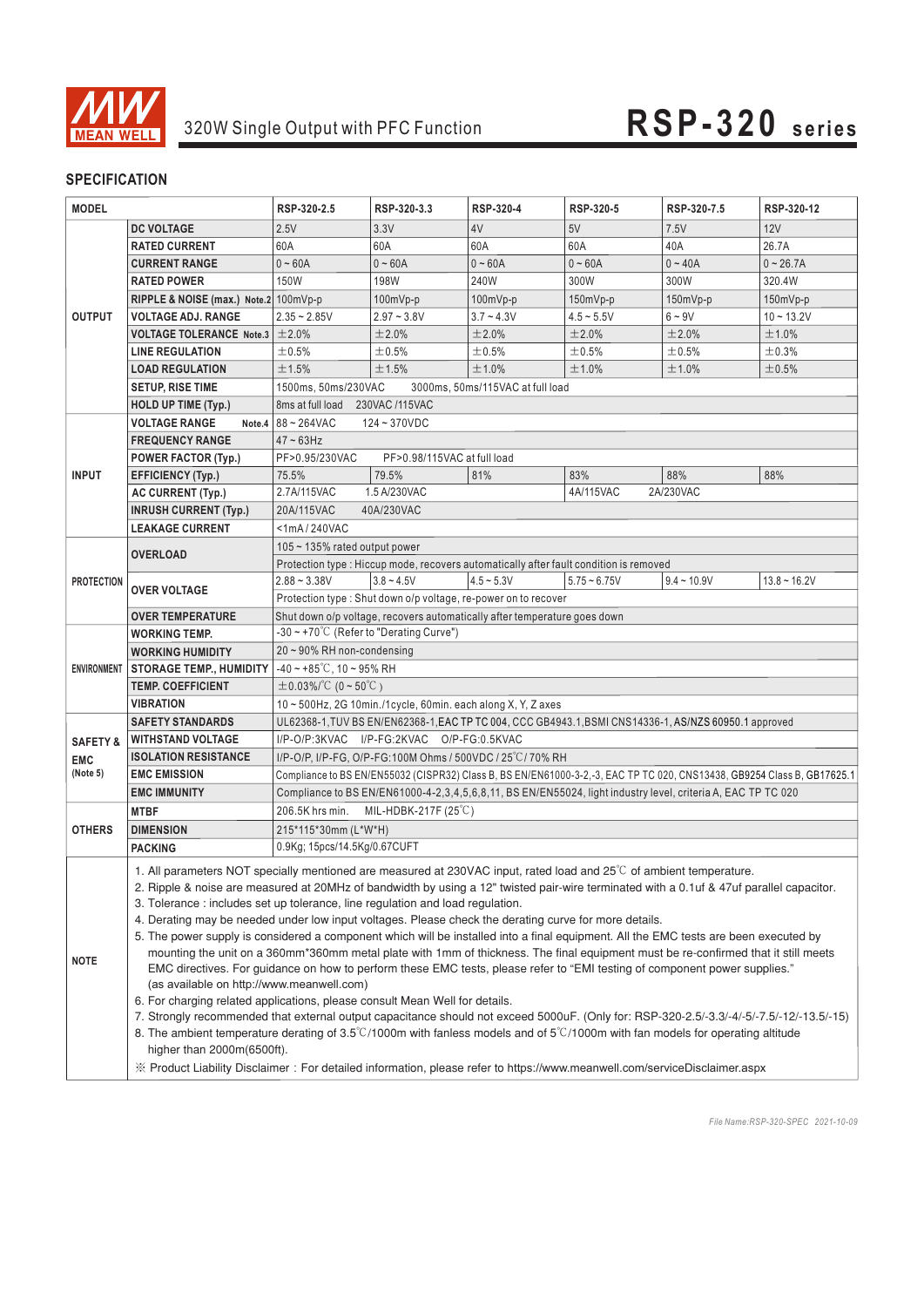

| <b>MODEL</b>                                                                                                                                                                                                                                                        |                                                                                                                                                                                         | RSP-320-13.5                                                                                                                                       | RSP-320-15         | RSP-320-24     | RSP-320-27     | RSP-320-36     | RSP-320-48   |  |  |
|---------------------------------------------------------------------------------------------------------------------------------------------------------------------------------------------------------------------------------------------------------------------|-----------------------------------------------------------------------------------------------------------------------------------------------------------------------------------------|----------------------------------------------------------------------------------------------------------------------------------------------------|--------------------|----------------|----------------|----------------|--------------|--|--|
|                                                                                                                                                                                                                                                                     |                                                                                                                                                                                         |                                                                                                                                                    |                    |                |                |                |              |  |  |
| <b>OUTPUT</b>                                                                                                                                                                                                                                                       | <b>DC VOLTAGE</b>                                                                                                                                                                       | 13.5V                                                                                                                                              | 15V                | <b>24V</b>     | 27V            | 36V            | 48V          |  |  |
|                                                                                                                                                                                                                                                                     | <b>RATED CURRENT</b>                                                                                                                                                                    | 23.8A                                                                                                                                              | 21.4A              | 13.4A          | 11.9A          | 8.9A           | 6.7A         |  |  |
|                                                                                                                                                                                                                                                                     | <b>CURRENT RANGE</b>                                                                                                                                                                    | $0 - 23.8A$                                                                                                                                        | $0 - 21.4A$        | $0 - 13.4A$    | $0 - 11.9A$    | $0 - 8.9A$     | $0 - 6.7A$   |  |  |
|                                                                                                                                                                                                                                                                     | <b>RATED POWER</b>                                                                                                                                                                      | 321.3W                                                                                                                                             | 321W               | 321.6W         | 321.3W         | 320.4W         | 321.6W       |  |  |
|                                                                                                                                                                                                                                                                     | RIPPLE & NOISE (max.) Note.2 $150mVp-p$                                                                                                                                                 |                                                                                                                                                    | $150mVp-p$         | $150mVp-p$     | 200mVp-p       | 220mVp-p       | 240mVp-p     |  |  |
|                                                                                                                                                                                                                                                                     | <b>VOLTAGE ADJ. RANGE</b>                                                                                                                                                               | $12 - 15V$                                                                                                                                         | $13.5 - 18V$       | $20 - 26.4V$   | $26 - 31.5V$   | $32.4 - 39.6V$ | $41 - 56V$   |  |  |
|                                                                                                                                                                                                                                                                     | <b>VOLTAGE TOLERANCE Note.3</b><br><b>LINE REGULATION</b>                                                                                                                               | ±1.0%                                                                                                                                              | ±1.0%<br>±0.3%     | ±1.0%          | ±1.0%<br>±0.2% | ±1.0%          | ±1.0%        |  |  |
|                                                                                                                                                                                                                                                                     |                                                                                                                                                                                         | ±0.3%                                                                                                                                              |                    | ±0.2%          |                | ±0.2%          | ±0.2%        |  |  |
|                                                                                                                                                                                                                                                                     | <b>LOAD REGULATION</b><br><b>SETUP, RISE TIME</b>                                                                                                                                       | ±0.5%<br>±0.5%<br>±0.5%<br>±0.5%<br>±0.5%<br>±0.5%                                                                                                 |                    |                |                |                |              |  |  |
|                                                                                                                                                                                                                                                                     |                                                                                                                                                                                         | 1500ms, 50ms/230VAC<br>3000ms, 50ms/115VAC at full load                                                                                            |                    |                |                |                |              |  |  |
|                                                                                                                                                                                                                                                                     | <b>HOLD UP TIME (Typ.)</b>                                                                                                                                                              | 8ms at full load 230VAC /115VAC                                                                                                                    |                    |                |                |                |              |  |  |
|                                                                                                                                                                                                                                                                     | <b>VOLTAGE RANGE</b>                                                                                                                                                                    | Note.4 $ 88 - 264$ VAC<br>124~370VDC                                                                                                               |                    |                |                |                |              |  |  |
|                                                                                                                                                                                                                                                                     | <b>FREQUENCY RANGE</b>                                                                                                                                                                  | $47 \sim 63$ Hz<br>PF>0.98/115VAC at full load                                                                                                     |                    |                |                |                |              |  |  |
|                                                                                                                                                                                                                                                                     | <b>POWER FACTOR (Typ.)</b>                                                                                                                                                              | PF>0.95/230VAC                                                                                                                                     |                    | 89%            |                |                |              |  |  |
| <b>INPUT</b>                                                                                                                                                                                                                                                        | <b>EFFICIENCY (Typ.)</b>                                                                                                                                                                | 88%<br>4A/115VAC                                                                                                                                   | 88.5%<br>2A/230VAC |                | 89%            | 89.5%          | 90%          |  |  |
|                                                                                                                                                                                                                                                                     | <b>AC CURRENT (Typ.)</b>                                                                                                                                                                |                                                                                                                                                    |                    |                |                |                |              |  |  |
|                                                                                                                                                                                                                                                                     | <b>INRUSH CURRENT (Typ.)</b>                                                                                                                                                            | 20A/115VAC<br>40A/230VAC                                                                                                                           |                    |                |                |                |              |  |  |
|                                                                                                                                                                                                                                                                     | <b>LEAKAGE CURRENT</b>                                                                                                                                                                  | $<$ 1mA/240VAC                                                                                                                                     |                    |                |                |                |              |  |  |
|                                                                                                                                                                                                                                                                     | $105 \sim 135\%$ rated output power<br><b>OVERLOAD</b><br>Protection type : Hiccup mode, recovers automatically after fault condition is removed                                        |                                                                                                                                                    |                    |                |                |                |              |  |  |
|                                                                                                                                                                                                                                                                     |                                                                                                                                                                                         |                                                                                                                                                    |                    |                |                |                |              |  |  |
| <b>PROTECTION</b>                                                                                                                                                                                                                                                   | <b>OVER VOLTAGE</b>                                                                                                                                                                     | $15.7 \sim 18.4V$                                                                                                                                  | $18.8 - 21.8V$     | $27.6 - 32.4V$ | $32.9 - 38.3V$ | $41.4 - 48.6V$ | $58.4 - 68V$ |  |  |
|                                                                                                                                                                                                                                                                     |                                                                                                                                                                                         | Protection type: Shut down o/p voltage, re-power on to recover                                                                                     |                    |                |                |                |              |  |  |
|                                                                                                                                                                                                                                                                     | <b>OVER TEMPERATURE</b>                                                                                                                                                                 | Shut down o/p voltage, recovers automatically after temperature goes down<br>$-30 \sim +70^{\circ}$ C (Refer to "Derating Curve")                  |                    |                |                |                |              |  |  |
|                                                                                                                                                                                                                                                                     | <b>WORKING TEMP.</b>                                                                                                                                                                    |                                                                                                                                                    |                    |                |                |                |              |  |  |
| <b>ENVIRONMENT</b>                                                                                                                                                                                                                                                  | <b>WORKING HUMIDITY</b><br><b>STORAGE TEMP., HUMIDITY</b>                                                                                                                               | 20~90% RH non-condensing                                                                                                                           |                    |                |                |                |              |  |  |
|                                                                                                                                                                                                                                                                     | <b>TEMP. COEFFICIENT</b>                                                                                                                                                                | $-40 \sim +85^{\circ}$ C, 10 ~ 95% RH                                                                                                              |                    |                |                |                |              |  |  |
|                                                                                                                                                                                                                                                                     | VIBRATION                                                                                                                                                                               | $\pm 0.03\%$ /°C (0~50°C)                                                                                                                          |                    |                |                |                |              |  |  |
|                                                                                                                                                                                                                                                                     | <b>SAFETY STANDARDS</b>                                                                                                                                                                 | 10~500Hz, 2G 10min./1cycle, 60min. each along X, Y, Z axes                                                                                         |                    |                |                |                |              |  |  |
|                                                                                                                                                                                                                                                                     | <b>WITHSTAND VOLTAGE</b>                                                                                                                                                                | UL62368-1, TUV BS EN/EN62368-1, EAC TP TC 004, CCC GB4943.1, BSMI CNS14336-1, AS/NZS 60950.1 approved<br>I/P-O/P:3KVAC I/P-FG:2KVAC O/P-FG:0.5KVAC |                    |                |                |                |              |  |  |
| <b>SAFETY &amp;</b>                                                                                                                                                                                                                                                 |                                                                                                                                                                                         |                                                                                                                                                    |                    |                |                |                |              |  |  |
| I/P-O/P, I/P-FG, O/P-FG:100M Ohms / 500VDC / 25°C/70% RH<br><b>ISOLATION RESISTANCE</b><br><b>EMC</b><br>(Note 5)<br><b>EMC EMISSION</b><br>Compliance to BS EN/EN55032 (CISPR32) Class B, BS EN/EN61000-3-2,-3, EAC TP TC 020, CNS13438, GB9254 Class B, GB17625.1 |                                                                                                                                                                                         |                                                                                                                                                    |                    |                |                |                |              |  |  |
|                                                                                                                                                                                                                                                                     | <b>EMC IMMUNITY</b>                                                                                                                                                                     |                                                                                                                                                    |                    |                |                |                |              |  |  |
|                                                                                                                                                                                                                                                                     | <b>MTBF</b>                                                                                                                                                                             | Compliance to BS EN/EN61000-4-2,3,4,5,6,8,11, BS EN/EN55024, light industry level, criteria A, EAC TP TC 020                                       |                    |                |                |                |              |  |  |
|                                                                                                                                                                                                                                                                     | <b>DIMENSION</b>                                                                                                                                                                        | 206.5K hrs min.<br>MIL-HDBK-217F $(25^{\circ}C)$                                                                                                   |                    |                |                |                |              |  |  |
| <b>OTHERS</b>                                                                                                                                                                                                                                                       |                                                                                                                                                                                         | 215*115*30mm (L*W*H)                                                                                                                               |                    |                |                |                |              |  |  |
|                                                                                                                                                                                                                                                                     | 0.9Kg; 15pcs/14.5Kg/0.67CUFT<br><b>PACKING</b>                                                                                                                                          |                                                                                                                                                    |                    |                |                |                |              |  |  |
|                                                                                                                                                                                                                                                                     | 1. All parameters NOT specially mentioned are measured at 230VAC input, rated load and 25°C of ambient temperature.                                                                     |                                                                                                                                                    |                    |                |                |                |              |  |  |
|                                                                                                                                                                                                                                                                     | 2. Ripple & noise are measured at 20MHz of bandwidth by using a 12" twisted pair-wire terminated with a 0.1uf & 47uf parallel capacitor.                                                |                                                                                                                                                    |                    |                |                |                |              |  |  |
|                                                                                                                                                                                                                                                                     | 3. Tolerance : includes set up tolerance, line regulation and load regulation.<br>4. Derating may be needed under low input voltages. Please check the derating curve for more details. |                                                                                                                                                    |                    |                |                |                |              |  |  |
|                                                                                                                                                                                                                                                                     | 5. The power supply is considered a component which will be installed into a final equipment. The final equipment must be re-confirmed that                                             |                                                                                                                                                    |                    |                |                |                |              |  |  |
|                                                                                                                                                                                                                                                                     |                                                                                                                                                                                         |                                                                                                                                                    |                    |                |                |                |              |  |  |
| <b>NOTE</b>                                                                                                                                                                                                                                                         | it still meets EMC directives. For guidance on how to perform these EMC tests, please refer to "EMI testing of component power supplies."<br>(as available on http://www.meanwell.com)  |                                                                                                                                                    |                    |                |                |                |              |  |  |
|                                                                                                                                                                                                                                                                     | 6. For charging related applications, please consult Mean Well for details.                                                                                                             |                                                                                                                                                    |                    |                |                |                |              |  |  |
|                                                                                                                                                                                                                                                                     | 7. Strongly recommended that external output capacitance should not exceed 5000uF.                                                                                                      |                                                                                                                                                    |                    |                |                |                |              |  |  |
|                                                                                                                                                                                                                                                                     | (Only for: RSP-320-2.5/-3.3/-4/-5/-7.5/-12/-13.5/-15)                                                                                                                                   |                                                                                                                                                    |                    |                |                |                |              |  |  |
|                                                                                                                                                                                                                                                                     | 8. The ambient temperature derating of $3.5^{\circ}$ C/1000m with fanless models and of $5^{\circ}$ C/1000m with fan models for operating altitude higher<br>than 2000m(6500ft).        |                                                                                                                                                    |                    |                |                |                |              |  |  |
|                                                                                                                                                                                                                                                                     | X Product Liability Disclaimer: For detailed information, please refer to https://www.meanwell.com/serviceDisclaimer.aspx                                                               |                                                                                                                                                    |                    |                |                |                |              |  |  |